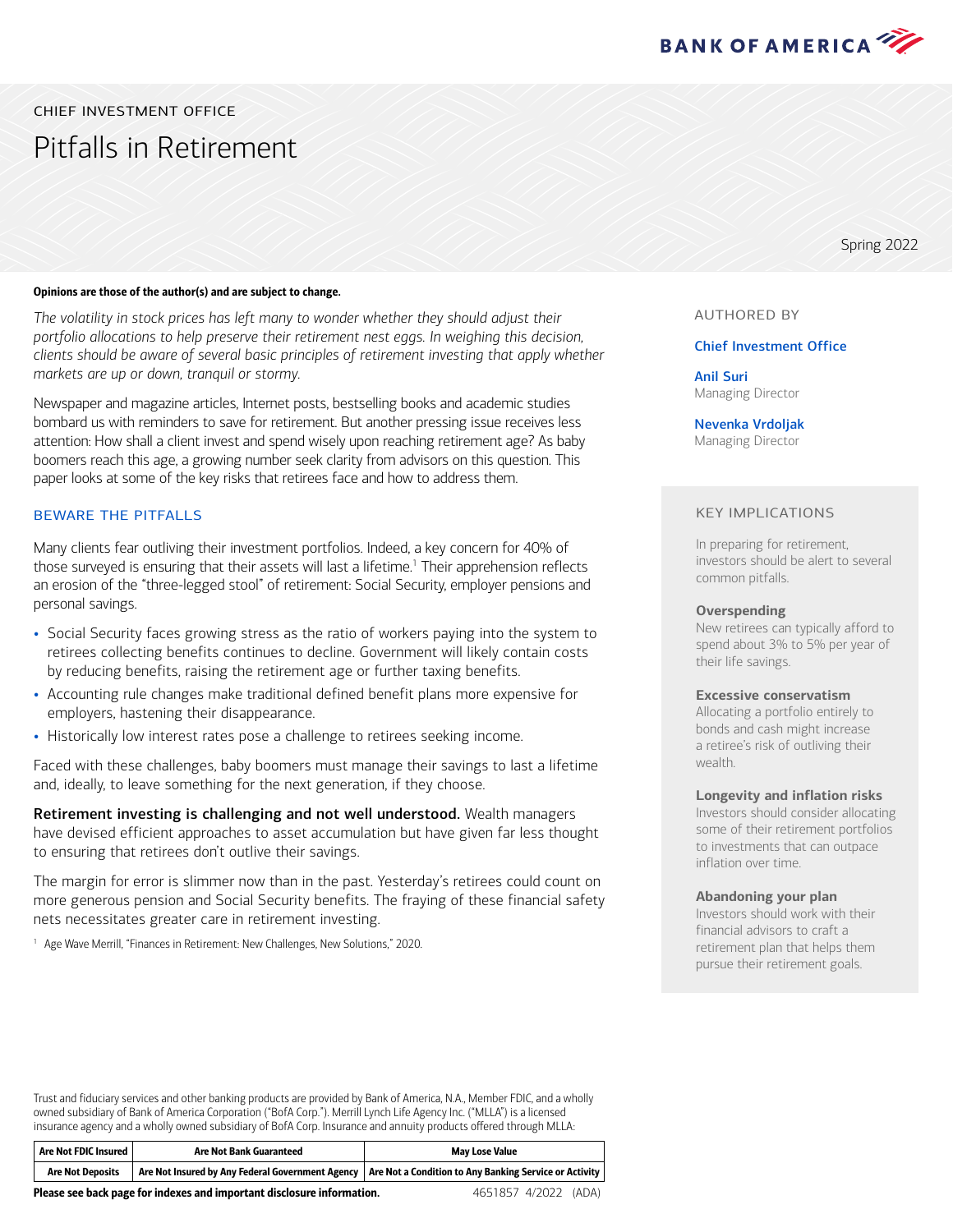Clients nearing retirement can benefit from avoiding these common pitfalls:

- 1. Overspending
- 2. "Playing it safe"
- 3. Failing to address longevity and inflation risks
- 4. Not adhering to a retirement plan

# **Pitfall 1: Overspending**

<span id="page-1-1"></span>Think of your life savings as a personal financial garden whose produce you can harvest to help pay for retirement. You can improve your chances of harvesting a lifetime income that grows with inflation by spending in moderation, diversifying broadly and following a disciplined asset allocation strategy.<sup>[2](#page-1-0)</sup> Those who draw down their wealth too rapidly risk depleting their savings.

How much may retirees safely spend? Many lack a clear sense. A survey asked preretirees over the age of 55 how much of their retirement savings they can safely spend each year without running the risk of exhausting their assets. Nearly four in 10 said they could spend 7% or more per year, and 15% felt they could spend 10% to 12% annually.<sup>3</sup>

<span id="page-1-3"></span>But, as explained below, the respondents most on target were the one in 10 who estimated sustainable spending rates to be 5% or less. A 5% spending rate would mean that someone with \$500,000 of savings spends \$25,000 the first year of retirement and increases this amount with inflation in subsequent years. This rate may be appropriate for some retirees, but no single rate works for everyone.<sup>4</sup> The sustainable rate of retirement spending depends on numerous factors including:

- <span id="page-1-5"></span>• The age of the retiree(s)
- Their risk tolerance
- Their asset allocation
- Their desire to leave a sizable bequest

History shows that the sustainability of retirement spending also depends on how markets fare, particularly in the early years of retirement. Consider the hypothetical example of Bobbie, who is 100 years old. Bobbie retired at the end of 1972 at age 50 with \$250,000 invested in a 50–50 stock/bond portfolio. If he had spent 3% of his portfolio the next year and then increased this spending in line with inflation, Bobbie's spending would have grown from \$7,500 in 1973 to \$45,435 in 2021. His portfolio would have lasted until today, four decades later, growing in value from \$250,000 to \$2,100,000 (Table 1).

#### Table 1: Final Potential Wealth at Various Spending Rates

| <b>Start Date</b> | Initial Spending Rate |                   |              |             |             |             |             |     |     |     |     |                  |
|-------------------|-----------------------|-------------------|--------------|-------------|-------------|-------------|-------------|-----|-----|-----|-----|------------------|
| <b>Year End</b>   |                       | 0%                | 1%           | 2%          | 3%          | 4%          | 5%          | 6%  | 7%  | 8%  | 9%  | 10%              |
| 1972              | Final Portfolio Value | ,200,000<br>5 L L | \$8,200,000  | \$5,200,000 | \$2,100,000 | \$0         | \$0         | ςU. | \$0 | \$0 | \$0 | \$0              |
|                   | Years of Spending     | $49+$             | $49+$        | $49+$       | $49+$       | 38          | 5.          |     |     | 10  | Q   | 8                |
| 1974              | Final Portfolio Value | \$13,600,000      | \$11,300,000 | \$9,000,000 | \$6,700,000 | \$4,400,000 | \$1,900,000 | \$0 | \$0 | \$0 | \$0 | \$0              |
|                   | Years of Spending     | $47+$             | $47+$        | $47+$       | $47+$       | $47+$       | $47+$       | 44  | 29  | 20  | 16  | 13 <sup>13</sup> |

Notes: For details on underlying assumptions, see notes under Exhibit 1. These hypothetical results are for illustrative purposes only and are not meant to represent the past or future performance of any specific investment vehicle. Investment return and principal value will fluctuate, and, when redeemed, the investments may be worth more or less than their original cost. Source: Calculations by the Chief Investment Office.

<span id="page-1-0"></span><sup>[2](#page-1-1)</sup> Diversification and asset allocation do not ensure a profit or protect against loss in declining markets.

<span id="page-1-2"></span>[3](#page-1-3) Fidelity *Retirement IQ Survey*, March 2017.

<span id="page-1-4"></span>[4](#page-1-5) For guidance on sustainable spending rates for retirees based on age and risk tolerance, see "Beyond the 4% rule: Determining sustainable retire spending rates." Chief Investment Office, January, 2022.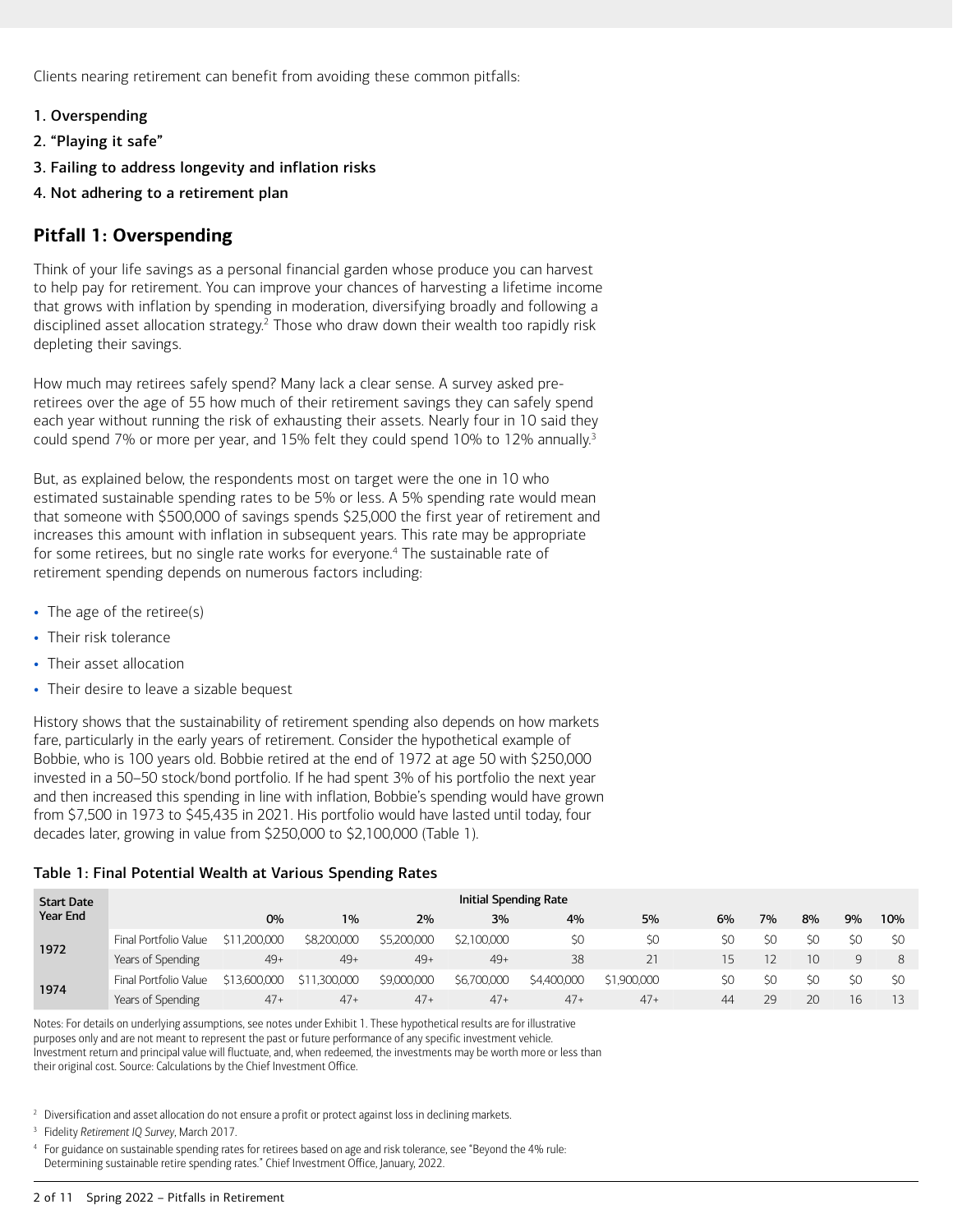The value of Bobbie's portfolio would have evolved differently at other spending rates. At lower rates, it would have appreciated more rapidly (Exhibit 1). But at a spending rate of 5%, it would have been exhausted after 21 years. The higher the spending, the less time the portfolio would have lasted.





Notes: Assumes a \$250,000 investment that at year-end 1972 was allocated half to U.S. stocks (proxied by the S&P 500 Index) and half to U.S. bonds (1976–2021: ICE BofA U.S. Broad Market Index; 1973–1975: Ibbotson U.S. Intermediate Government Bond Index) and rebalanced annually. It is not possible to invest directly in these unmanaged indexes. Returns are net of annual fees of 1.3%. Annual spending as a percentage of the portfolio for the first year is as indicated in the figure and rises in subsequent years with inflation (CPI-U). Withdrawals are taken at the end of each year. These hypothetical results are for illustrative purposes only and are not meant to represent the past or future performance of any specific investment vehicle. Investment return and principal value will fluctuate and, when redeemed, the investments may be worth more or less than their original cost. Past performance is no guarantee of future results. Source: Calculations by the Chief Investment Office.

<span id="page-2-1"></span>These results reflect the fact that 1972 was a challenging time to retire. Stocks fell 37% over the following two years. To add insult to injury, inflation over those two years was a cumulative 23%.<sup>5</sup>

Now suppose that Bobbie's cousin Billy had retired two years later, at year-end 1974, with the same size nest egg (\$250,000), also divided 50–50 between stocks and bonds. Billy was far more fortunate than Bobbie. Billy missed the 1973–74 market debacle and earned solid returns at the start of his retirement.

For Billy, like Bobbie, low spending rates were sustainable, and high spending rates were not (Exhibit 2, see next page). But the specific levels of wealth attained by the portfolios were quite different. If Billy had spent at the same initial 3% rate as Bobbie, his wealth at year-end 2021 would be \$6.7 million, as opposed to Bobbie's \$2.1 million (Table 1). Bobbie's retirement portfolio could sustain initial spending rates up to 3%, while Billy's could sustain 5%.

<span id="page-2-3"></span>These illustrations give some feel for the spending that a diversified retirement portfolio can sustain. Spending rates of 3% or less are likely sustainable, while those above 5% may not be. Careful research confirms these observations.<sup>[6](#page-2-2)</sup> The sustainability of spending rates within the range of 3% to 5% depends on the period in question as well as the other factors noted above.

<span id="page-2-5"></span>These examples help dispel the misconception that one can "spend" average returns, an example of the "Flaw of Averages."[7](#page-2-4) Thus, although a 50-50 stock/bond portfolio earned

- <span id="page-2-0"></span>[5](#page-2-1) Each increase in prices forces retirees to spend more just to maintain their lifestyles. In fact, from the perspective of sustainability, each 1% increase in prices has the same impact as a 1% decline in the portfolio's value.
- <span id="page-2-2"></span>[6](#page-2-3) Chief Investment Office "Beyond the 4% rule: Determining Sustainable Retiree Spending Rates." January 2022.
- <span id="page-2-4"></span>[7](#page-2-5) In *The Flaw of Averages* (p. 11), Sam Savage observes: "Plans based on average assumptions are wrong on average." Nobel laureate William Sharpe has dubbed planning based on averages "financial planning in fantasyland."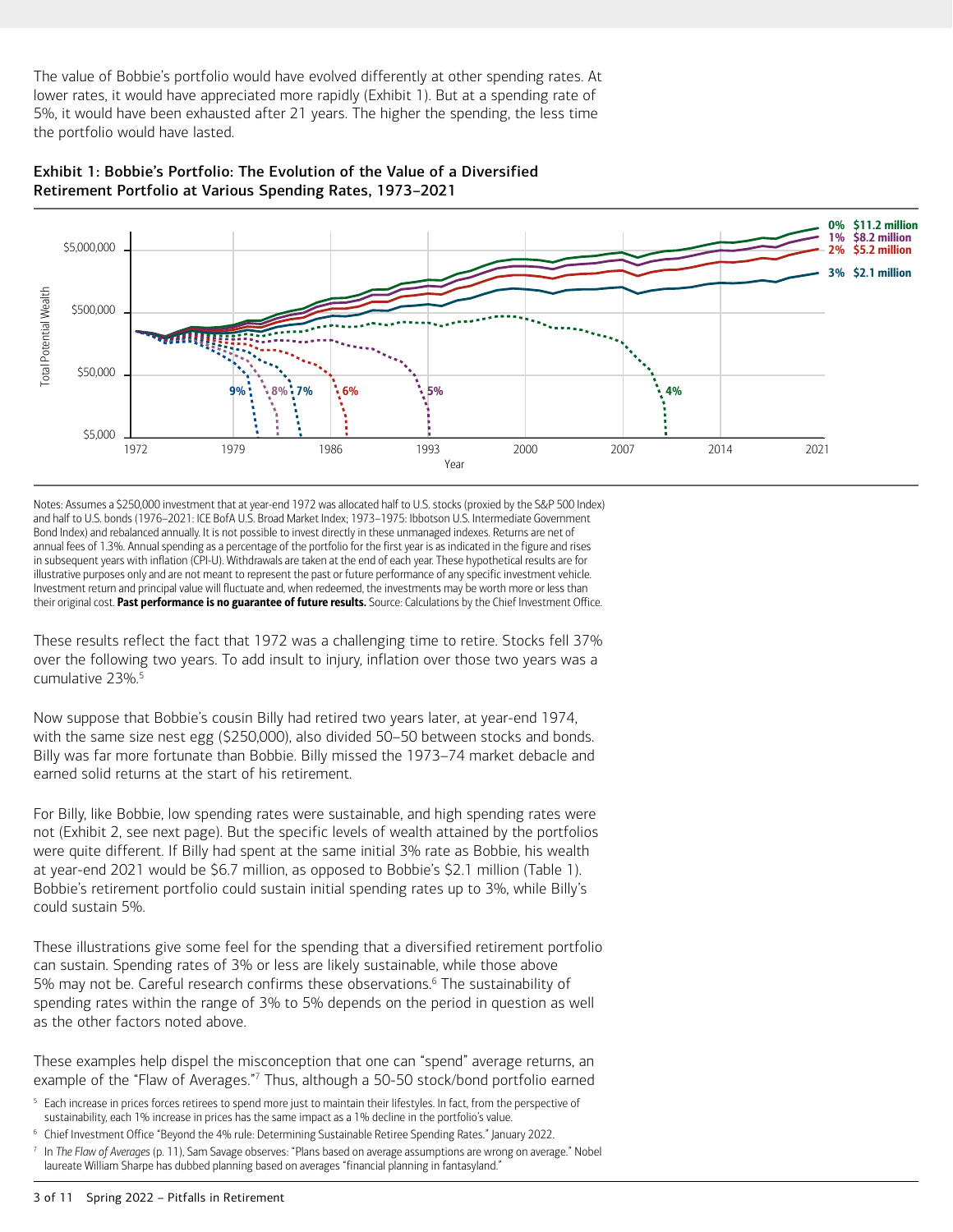### Exhibit 2: Billy's Portfolio: The Evolution of the Value of a Diversified Retirement Portfolio at Various Spending Rates, 1975–2021



Notes: For details on underlying assumptions, see notes under Exhibit 1. This example differs from that of Exhibit 1 in that the investment begins at the year-end 1974, not 1972. These hypothetical results are for illustrative purposes only and are not meant to represent the past or future performance of any specific investment vehicle. Investment return and principal value will fluctuate, and, when redeemed, the investments may be worth more or less than their original cost. Past performance is no guarantee of future results. Source: Calculations by the Chief Investment Office.

8.5% average annual returns net of fees from 1973 to 2021, its sustainable spending rate was far lower. To be sustainable, spending must be low enough to allow a portfolio the potential to grow with inflation. Even if the portfolio earned 8.5% each year without fail, had Bobbie spent this return, the portfolio's value would have stagnated. From 1973 to 2021, the inflation-adjusted value of the portfolio and the constant income stream it generates would have eroded by 83%.

# **Pitfall 2: "Playing it safe"**

A natural reaction to market turbulence is to "play it safe" by investing all or nearly all of a retirement portfolio in investment grade bonds or highly liquid, lower-risk investments like CDs, money market funds or Treasury bills. But this seemingly conservative approach could actually prove riskier for retirees than holding a more broadly diversified portfolio that includes equities.<sup>8</sup>

<span id="page-3-3"></span><span id="page-3-1"></span>Typically, new retirees should view themselves as long-term investors. For a 65-yearold couple, there is a 1-in-4 chance of at least one spouse living past 97 and a 1-in-10 chance of at least one spouse living to 100. (Exhibit 3)[.9](#page-3-2) Funding a retirement that might last 30 years or more generally requires the higher long-run returns that equities have historically earned. We believe that stocks will continue to earn higher long-run returns than bonds (Table 2).

<span id="page-3-0"></span>[8](#page-3-1) Asset allocation and diversification do not ensure a profit or protect against loss in declining markets.

<span id="page-3-2"></span><sup>[9](#page-3-3)</sup> Calculations based on Society of Actuaries, 2012 Individual Annuity Mortality Tables, Basic. (Latest available data.)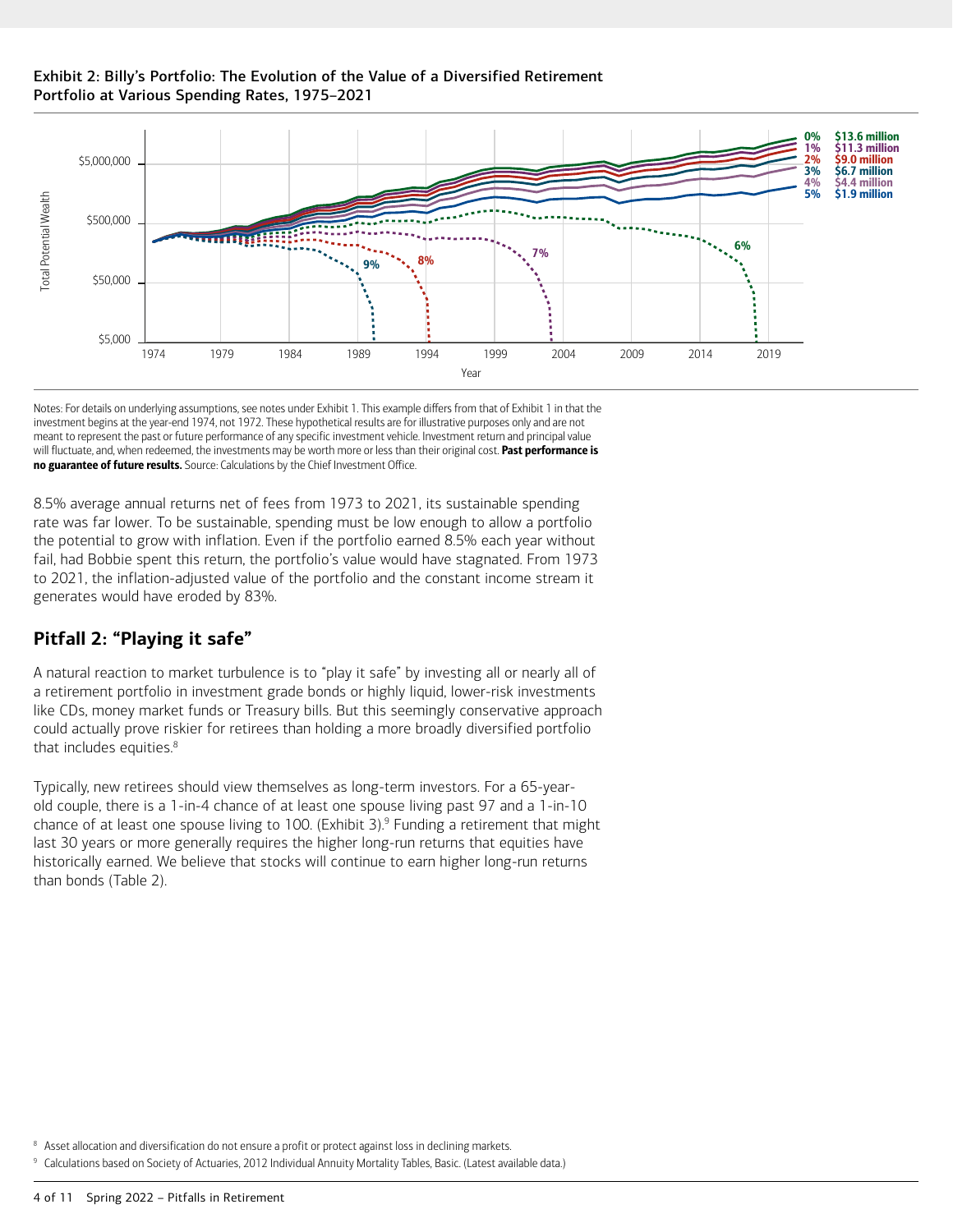### Exhibit 3: Longevity Risk



Source: Chief Investment Office calculations based on Society of Actuaries, 2012 Individual Annuity Mortality Tables, Basic (latest data available).

#### Table 2: Chief Investment Office Asset Class Assumptions

|                                  | U.S. Stocks | U.S. Bonds | Cash (U.S.) |
|----------------------------------|-------------|------------|-------------|
| <b>Expected Geometric Return</b> | 81%         | 3.3%       | 2.5%        |
| <b>Expected Volatility</b>       | 18.1%       | $5.2\%$    | 1.8%        |

Notes: The proxy for U.S. stocks is the S&P 500 Index; for U.S. bonds, it is the ICE BofA U.S. Broad Market Index; for cash it is the ICE BofA U.S. Treasury Bills 3 months Index. These assumptions are provided for informational purposes only. They do not reflect actual investments, and there is no guarantee that these assumptions will be realized. Results are illustrative and assume reinvestment of income and no transaction costs or taxes. One cannot invest directly in an index. Expected geometric return is expressed in terms of compounded average annual returns and calculated using geometric mean of periodic returns. Source: Chief Investment Office, January 2022.

We believe there are solid reasons to expect stocks to outperform bonds and cash over time:

- <span id="page-4-1"></span>• From 1926 through 2021, U.S. stocks, as represented by the S&P 500 Index, earned an average annual return of [10](#page-4-0).5%, compared to 5.2% for U.S. bonds.<sup>10</sup>
- <span id="page-4-3"></span>• Stocks have exhibited superior long-term performance in many other countries as well.<sup>[11](#page-4-2)</sup>
- Because stocks are riskier than bonds, investors require higher long-term returns from stocks. Absent this "risk premium," investors would shun stocks.

How can retirees harness this uncertain long-run risk premium given that, as John Maynard Keynes observed, "In the long run we are all dead"? Investing patiently and diversifying prudently can help. For example, a portfolio split evenly between stocks and bonds (as presented in Exhibit 1) realized negative returns in just five of the 25 years through 2018 (1994, 2001, 2002, 2008 and 2018) and lost more than 10% in just one year (2008, down 16.2%). Moreover, in each of these four instances, the portfolio recovered from its losses within two years. Of course, past performance is no guarantee of future results.

Many retirees wish to play it safe by avoiding stocks. But a portfolio of bonds and cash, despite producing stable returns year-to-year, may not be the best answer for retirees. A balanced portfolio that holds both stocks and bonds may offer retirees a far better chance of not outliving their wealth. Investors should keep in mind asset allocation and diversification does not ensure a profit or protect against loss in declining markets.

<span id="page-4-0"></span>[<sup>10</sup>](#page-4-1) U.S. bonds are represented by: 1976-2021 ICE BofA U.S. Broad Market; (1975-1926) Ibbotson U.S. Intermediate Government Bond Index. Past performance is no guarantee of future results.

<span id="page-4-2"></span><sup>&</sup>lt;sup>[11](#page-4-3)</sup> The U.S. returns data are from Ibbotson Associates. For global returns, see Elroy Dimson, Paul Marsh and Mike Staunton, *Triumph of the Optimists*; and Credit Suisse, Global Investment Returns Yearbook 2021. Past performance is no guarantee of future results.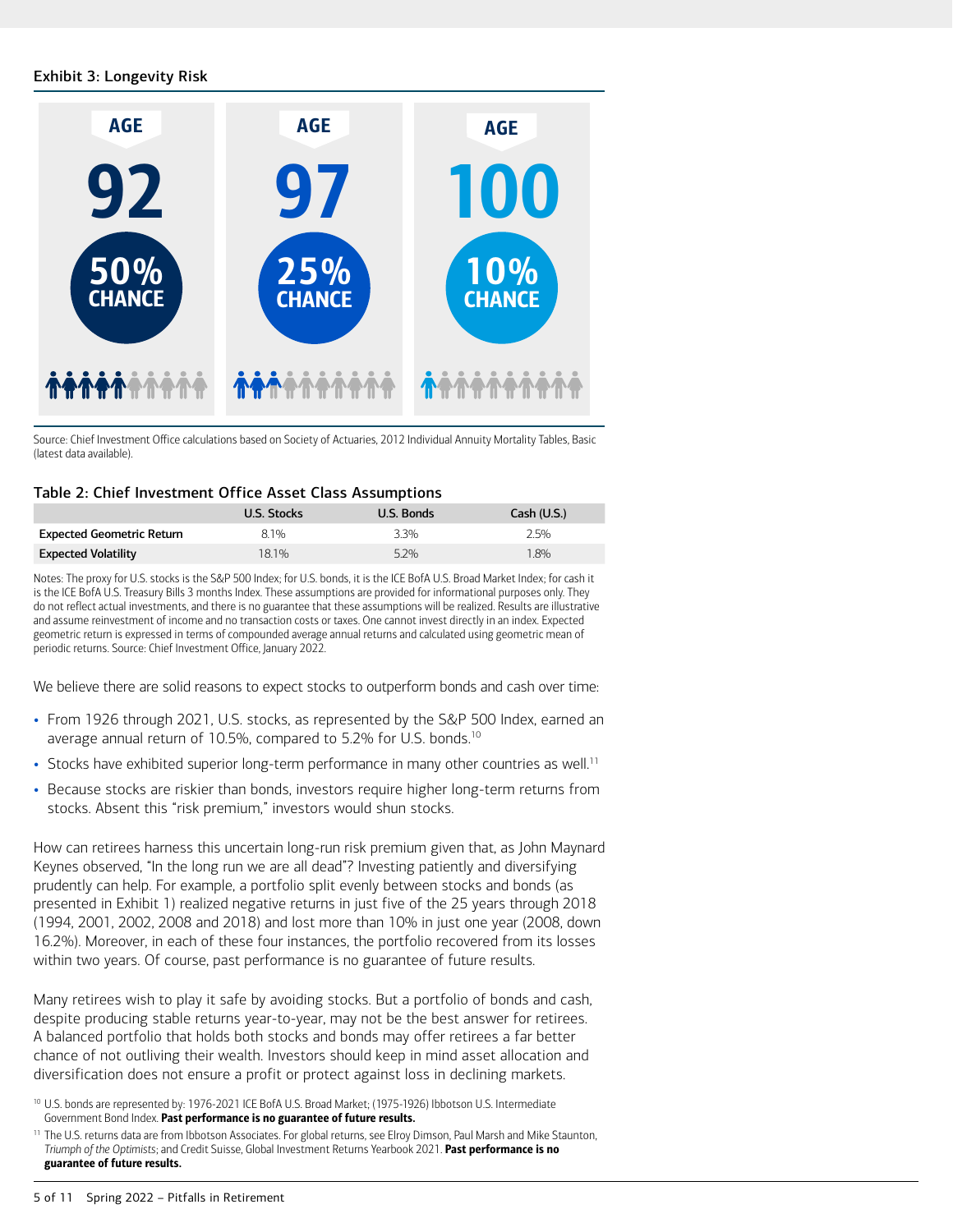### Exhibit 4: Probability of a 65-Year-Old Woman Not Outliving Her Wealth for Various Asset Allocations



Notes: Assumes that a 65-year-old female spends 3% of her wealth the first year of retirement and increases this spending in line with inflation in subsequent years. These withdrawals are taken at the end of each year, at which time the portfolio is rebalanced. Planning horizon assumptions Source: IRS single life expectancy table + 10 years (Table I in Appendix B in Publication 590-B at https://www.irs.gov/pub/irs-pdf/p590b.pdf (page 46)). Time horizon is measured in years. Risk and expected returns assumptions for stocks, bonds and cash are as given in Table 2. These hypothetical results are for illustrative purposes only and are not meant to represent the past or future performance of any specific investment vehicle. Investment return and principal value will fluctuate, and, when redeemed, the investments may be worth more or less than their original cost. Source: Analysis by the Chief Investment Office, April 5, 2022.

Consider the hypothetical example of a 65-year-old woman with \$500,000 to invest who wishes to draw 3% income, or \$15,000, next year and amounts that increase in line with inflation in subsequent years. If she invests the portfolio entirely in cash, she will have year-to-year return certainty but, according to our analysis, only a 17% chance of not outliving her wealth. If she instead invests entirely in bonds, this likelihood rises to 62% (Exhibit 4). But if she allocates half the portfolio to bonds and half to stocks and rebalances the portfolio annually, her chances of not outliving her wealth rise to 93%.

Stocks are riskier than bonds with respect to daily or annual portfolio fluctuations. But if you are a retiree, there is another risk to consider: the risk of outliving your wealth. A broadly diversified portfolio that includes both stocks and bonds may reduce this risk.

# **Pitfall 3: Failing to address longevity and inflation risks**

<span id="page-5-1"></span>Retirees can be blindsided by unanticipated risks. Many people need to retire sooner than expected or live longer than they imagined. Moreover, inflation can wreak havoc on a retirement plan, especially for those enjoying a long retirement.<sup>12</sup>

### **Timing of retirement**

You may have in mind a retirement date and a plan to save enough by then. But there's a good chance you might retire sooner than intended due to circumstances beyond your control. Roughly 1 in 4 workers plans to retire before age 65, yet more than threequarters (76%) of current retirees ended up doing so. What explains this disconnect?

<span id="page-5-3"></span>More than half of those who retire sooner than expected do so because of a health problem or disability; for more than a quarter, the cause is a business downsizing or closure.<sup>13</sup>

<span id="page-5-0"></span><sup>&</sup>lt;sup>[12](#page-5-1)</sup> For a more complete discussion of the key risks retirees face and ways to mitigate these risks, see "Tackling Retirement Risks," Chief Investment Office, Spring 2022.

<span id="page-5-2"></span><sup>&</sup>lt;sup>[13](#page-5-3)</sup> Employee Benefit Research Institute. "2017 Retirement Confidence Survey." EBRI also finds that 14% of those who retired earlier than expected cite the need to care for a spouse or other relative. According to a survey by the National Alliance for Caregiving and the AARP, 49 million Americans, or about 20% of the population, care for someone who is ill or aged. Caregivers provide 20 hours per week of care on average.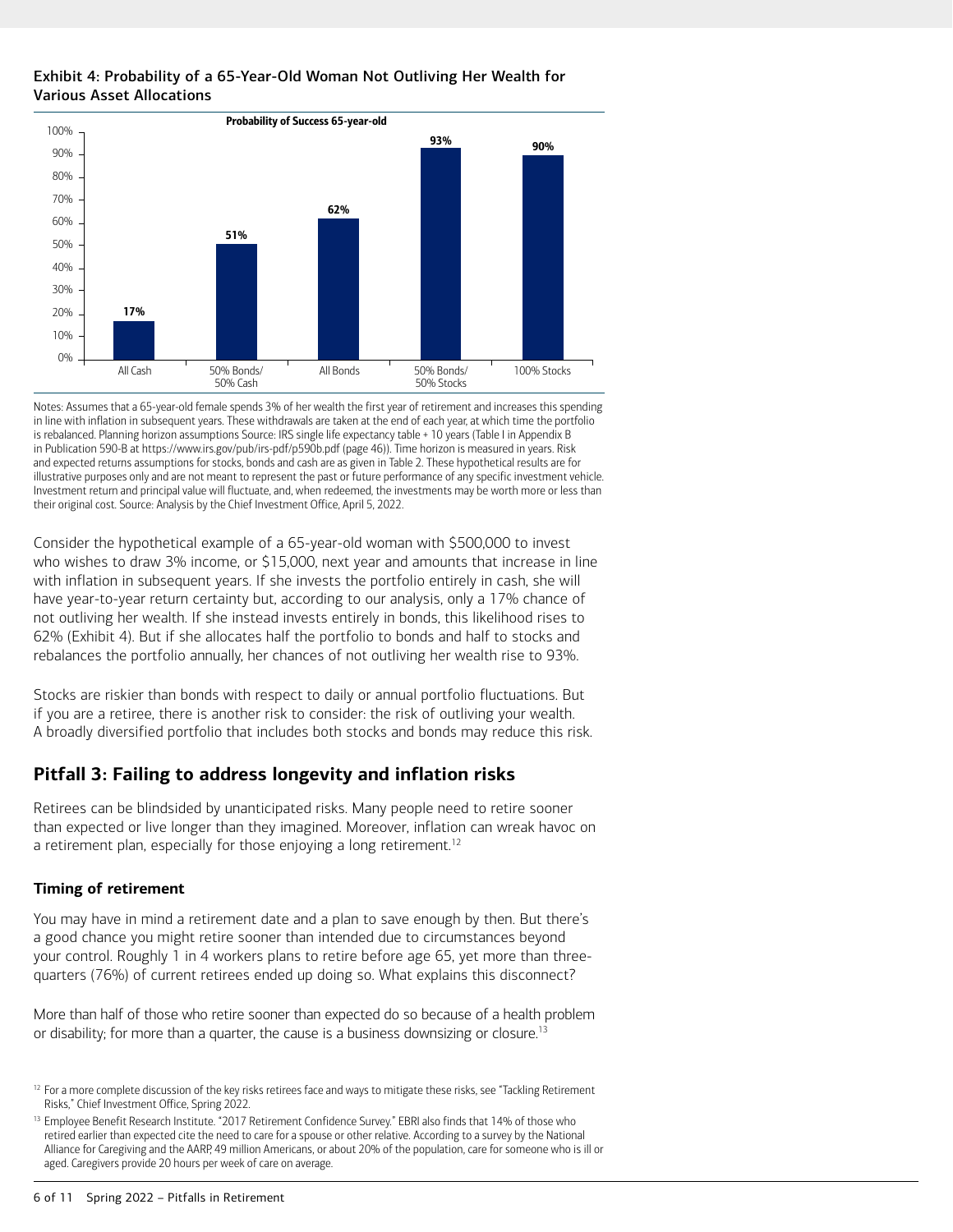The strong possibility of retiring earlier than expected heightens your need to be well prepared, or even over-prepared. In planning for retirement, save early—and save often. If you find yourself among the many who retire sooner than expected and your wealth must last longer than originally anticipated, you may need to revisit your work options and spending plans.

### **Length of retirement**

<span id="page-6-1"></span>Many retirement plans assume a fixed time horizon, such as 30 years. This approach has two basic shortcomings. First, in most cases, the planning horizon takes no account of a client's actual life expectancy. Second, even if the planning process does take the client's life expectancy into account, it may do so incorrectly. How, for example, should you plan for a remaining lifespan that may be 20 years, but may also be 40 years?<sup>14</sup> Being overly conservative may lead you to continue working longer than necessary in your current position or keep you from enjoying your retirement. But following an overly aggressive approach may cause you to retire too early or spend too freely, placing you at risk of exhausting your wealth.

<span id="page-6-3"></span>Complicating matters is the difficulty many encounter in estimating their life expectancy. When asked to estimate how long the average person of their gender and age can expect to live, almost 3 in 10 underestimate by five years or more. Twenty-three percent similarly overestimate his or her life expectancy.<sup>[15](#page-6-2)</sup> One reason for these underestimates is a failure to recognize that life expectancy increases with age. Another is that many people estimate their life expectancy based on how long their parents or other close relatives lived. Because life expectancies have grown markedly from one generation to the next, using relatives as a benchmark can lead people to underestimate their life expectancy.

### **Inflation**

When planning for retirement, many do not adequately consider the corrosive long-term impact of inflation. For example, some baby boomers might recall that the price of a first-class postage stamp was 4 cents in 1958. Today it costs 55 cents, a cumulative inflation rate of 1,275%. More generally, according to the Consumer Price Index (CPI-U), a typical basket of goods and services that cost \$10 in 1958 cost \$94 in 2021, an 89% erosion in the purchasing power of the dollar. Uncertainty regarding the ongoing rise of prices is known as inflation risk, another key risk confronting retirees. It is related to longevity risk because the longer a retiree lives, the more acute inflation risk becomes.

Inflation can spike suddenly. In the 1970s from 1972 to 1980, consumer prices more than doubled, imposing a serious burden on those living on a fixed income (Exhibit 5). Adding insult to injury, stocks and bonds have fared poorly in periods of high inflation.



### Exhibit 5: Consumer Price Index, 1970–1980

Sources: Bureau of Labor Statistics; Chief Investment Office. As of 2021.

<span id="page-6-0"></span><sup>[14](#page-6-1)</sup> The uncertainty surrounding an individual's lifespan, called longevity risk, is a key risk facing retirees.

<span id="page-6-2"></span><sup>[15](#page-6-3)</sup> Society of Actuaries. "Longevity Perceptions and Drivers: How Americans View Life Expectancy." January 2020.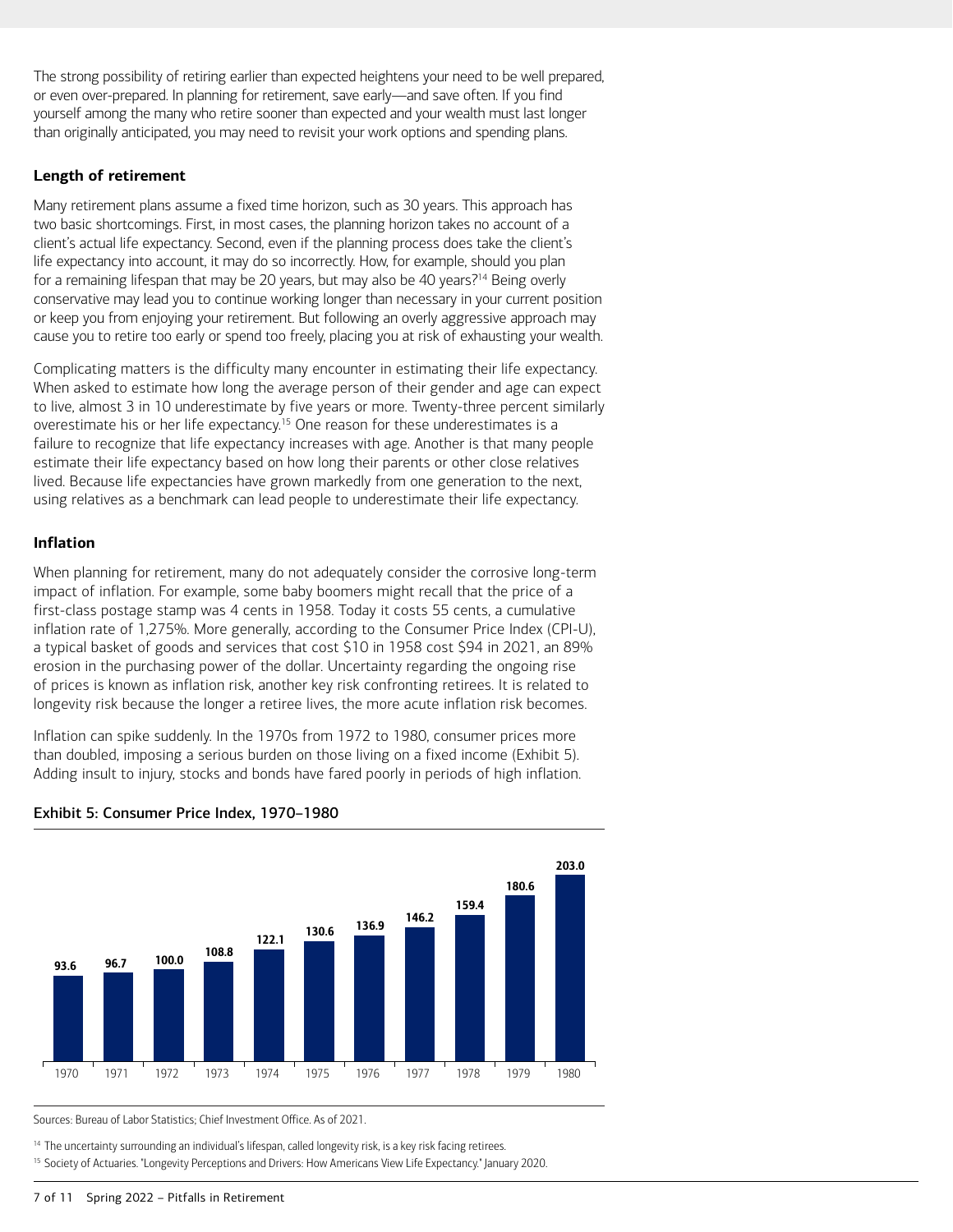Over the course of a long retirement, even moderate inflation can have a major impact. Inflation of 2.5% per year will erode purchasing power by 63% over 40 years (Table 3). Three decades of 5% inflation will reduce purchasing power by 77%. Moreover, retirees typically experience higher inflation than the headline CPI-U figure reported in the media. This is because retirees consume a different basket of goods and services from what the general populace does. Notably, medical care expenditures have twice the relative importance for a retiree as for a pre-retiree. From 2000 through 2021, medical care inflation averaged 3.4%, as opposed to 2.2% for CPI-U. Aside from inflation, as people grow older, their healthcare expenses tend to rise.<sup>16</sup>

<span id="page-7-1"></span>

| Table 3: Erosion in the Purchasing Power of the U.S. Dollar at Various Rates of |  |
|---------------------------------------------------------------------------------|--|
| <b>Inflation</b>                                                                |  |

|      | <b>Rate of Inflation</b> |       |       |       |  |
|------|--------------------------|-------|-------|-------|--|
| Year | 1%                       | 2.5%  | 5%    | 7%    |  |
|      | $O\%$                    | $O\%$ | $O\%$ | $O\%$ |  |
| 10   | 9%                       | 22%   | 39%   | 49%   |  |
| 20   | 18%                      | 39%   | 62%   | 74%   |  |
| 30   | 26%                      | 52%   | 77%   | 87%   |  |
| 40   | 33%                      | 63%   | 86%   | 93%   |  |

Source: Calculations by the Chief Investment Office. For illustrative purposes only.

## **Pitfall 4: Not adhering to a retirement plan**

People nearing retirement can benefit from sound retirement planning, a process that an advisor can help facilitate. Planning can help offer assurance and comfort to those on track to retire, and guidance on how to improve retirement prospects to those who are not. With a sound strategy in place, clients can make prudent decisions on such matters as when to retire, how much they can afford to spend, and when to start receiving Social Security. Many find that the very process of developing a retirement plan offers a heightened sense of well-being.<sup>17</sup>

### <span id="page-7-3"></span>**The need for a retirement plan**

<span id="page-7-5"></span>One of the greatest threats to a secure retirement is the failure to plan. Yet, remarkably, only 48% of workers surveyed report that they or their spouse have tried to calculate how much money they will need to live comfortably in retirement[.18](#page-7-4) Most retirees need income from their retirement savings to fund living expenses, making it crucial to have a sound plan. Moreover, some retirees face challenges such as unexpected healthcare expenses. These concerns distinguish retirement planning from financial planning for other stages of life.

#### **Sticking to a retirement plan**

<span id="page-7-7"></span>Dalbar produces an annual study gauging the impact of investor behavior on long-term portfolio returns. The study shows that individual equity fund investors realized a 6.2% average annual return in the 30 years through 2020, compared to 10.7% for the S&P 500 Index[.19](#page-7-6) It concludes that the benefits of a long-term investment strategy are lost to the average investor, who generally abandons investments at inappropriate times, often in response to bad news.

<span id="page-7-0"></span><sup>&</sup>lt;sup>[16](#page-7-1)</sup> Data on medical and CPI-U inflation and medical care expenditures are from the U.S. Bureau of Labor Statistics.

<span id="page-7-2"></span>[<sup>17</sup>](#page-7-3) In "Annuities and Retirement Well-Being," a chapter in Olivia Mitchell and Stephen Utkus, *Pension Design and Structure: New Lessons from Behavioral Finance*, 2004, Constantijn Panis notes: "Our evidence conclusively shows that satisfaction with retirement was higher among retirees who had engaged in some sort of financial planning activity."

<span id="page-7-4"></span><sup>&</sup>lt;sup>[18](#page-7-5)</sup> Employee Benefit Research Institute. "2021 Retirement Confidence Survey."

<span id="page-7-6"></span><sup>&</sup>lt;sup>[19](#page-7-7)</sup> Dalbar, Quantitative Analysis of Investor Behavior, 2021. The study uses data from the Investment Company Institute and Standard & Poor's to compare mutual fund investor returns to appropriate benchmarks. Covering the period from January 1, 1990, to December 31, 2020, the study uses monthly mutual fund sales, redemptions and exchanges to measure investor behavior. These behaviors reflect the "average investor." Based on this behavior, the analysis calculates the "investor return" for various periods. These results are then compared to the returns of relevant indexes. Past performance is no guarantee of future results.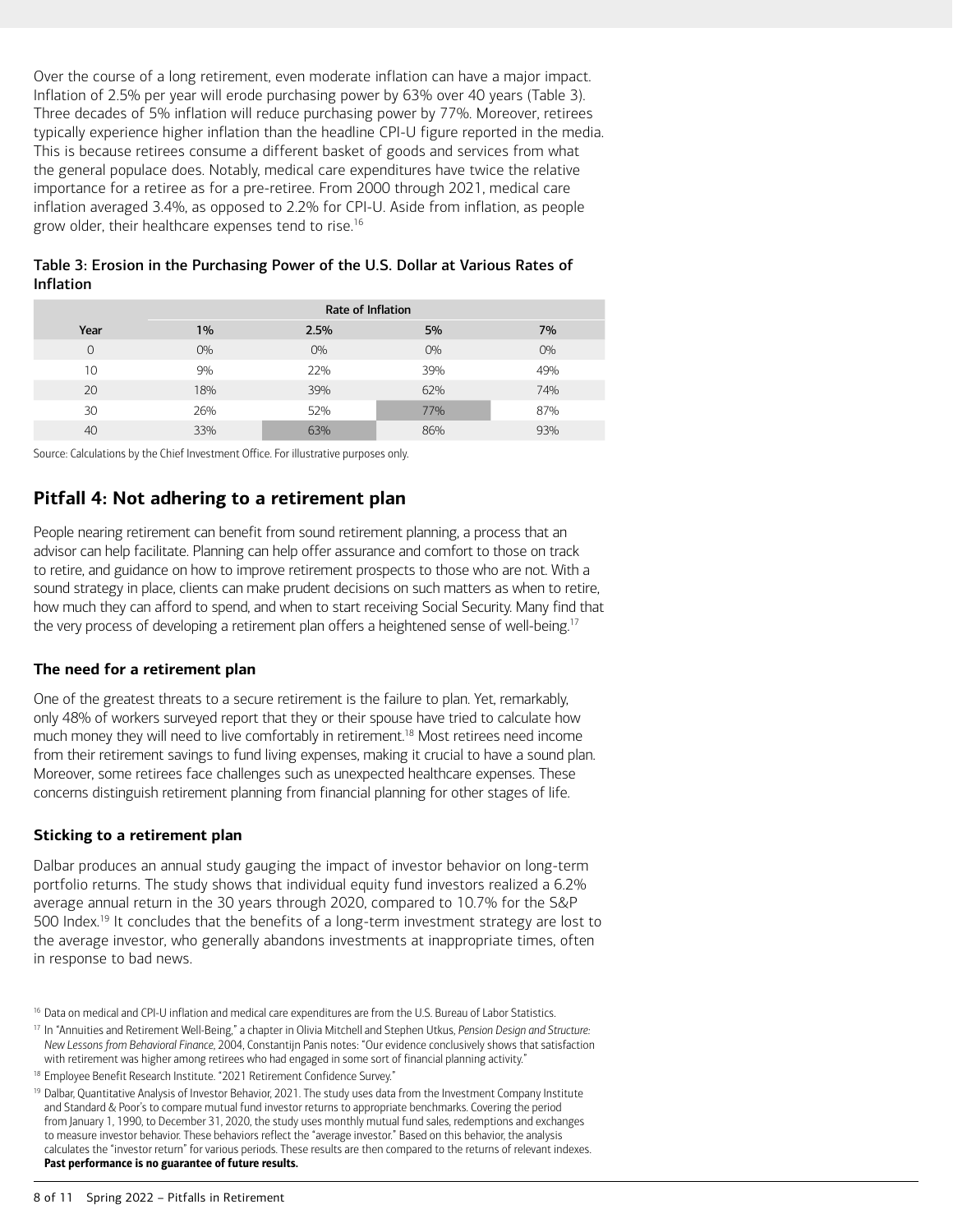What do we believe gives investors the fortitude to stick with their retirement plans and hold investments despite market turmoil?

Confidence that their plan is well-thought-out and appropriate to helping them pursue their goals. What we believe investors want most is not to beat some market benchmark or to outperform their peers. We believe that investors want to achieve their personal goals, nothing more and nothing less.

### OVERCOMING THE PITFALLS

#### *Having examined four retirement pitfalls to which many are prone, let's briefly recap and discuss some potential solutions.*

Overspending. Most retirees have little idea how much of their savings they can safely afford to spend each year. The answer varies but is generally on the order of 3% to 5%. Spending more could put you at risk of reducing your retirement savings to a level that requires scaling back your lifestyle, perhaps substantially. If this amount seems inadequate, you might examine your spending patterns to identify which expenses are essential and which are discretionary. By eliminating or reducing some of the latter, it may be possible to reduce your spending rate to 3% to 5%.

<span id="page-8-1"></span>Another possibility is to delay retirement. This need not mean continuing to work in your current position. It could be a "second act" career that allows you to work in a field or setting more to your liking. Indeed, a majority of older Americans with full-time career jobs move to a different job before exiting the workforce.<sup>20</sup> Delaying retirement can help compensate for a retirement savings shortfall by providing added income, medical benefits, a shorter retirement to finance out of pocket, more time to save and earn returns, and higher Social Security benefits, which are largely tax-exempt. Your financial advisor can help you weigh these options.

"Playing it safe." You can do this by shunning equities. A well-diversified portfolio with appropriate allocations to stocks, bonds and cash investments has the potential to keep pace with inflation and grow in value. Investing a retirement portfolio entirely in bonds and cash may be counterproductive. If market fluctuations leave you uncomfortable, it may make sense to limit your equity exposure. But doing so may mean lower long-run returns, necessitating a lower spending rate. Your Financial Advisor has tools to help you determine what strategic asset allocation is most appropriate for your situation.<sup>21</sup>

<span id="page-8-3"></span>Longevity and inflation risks. These risks are important examples of the subtle factors that can undermine your retirement security. Your financial advisor can help you craft a strategy that addresses these risks. This might include allocating some of your retirement portfolio to investments that are designed to outpace inflation over time. Another possibility to consider is allocating some portion of your retirement savings to an immediate annuity, which can provide an income for life, regardless of how long you live.<sup>22</sup>

<span id="page-8-5"></span>Staying with your plan. People are much more likely to adhere to a retirement plan if they feel comfortable with it. Your financial advisor can help you structure your retirement portfolio in a way that helps you pursue your long-term financial goals, providing you the fortitude to stick with your plans even when markets turn stormy.

Just as you will get more out of retirement by staying physically fit, staying financially fit and avoiding these pitfalls can help you get more out of retirement. Your key to a secure retirement is a plan that helps you meet your financial goals.

<span id="page-8-0"></span><sup>&</sup>lt;sup>[20](#page-8-1)</sup> Michael Giandrea, Kevin Cahill and Joseph Quinn. "Bridge Jobs: A Comparison Across Cohorts." Research on Aging, September 2009, pp. 549-76.

<span id="page-8-2"></span>[<sup>21</sup>](#page-8-3) "Beyond the 4% rule: Determining sustainable retiree spending rates." Chief Investment Office, January, 2022, provides guidance on optimal equity allocations for retirees of various ages.

<span id="page-8-4"></span><sup>&</sup>lt;sup>[22](#page-8-5)</sup> "Goals-Based Wealth Management with Guaranteed Lifetime Income Through an Annuity." Chief Investment Office, Summer 2021.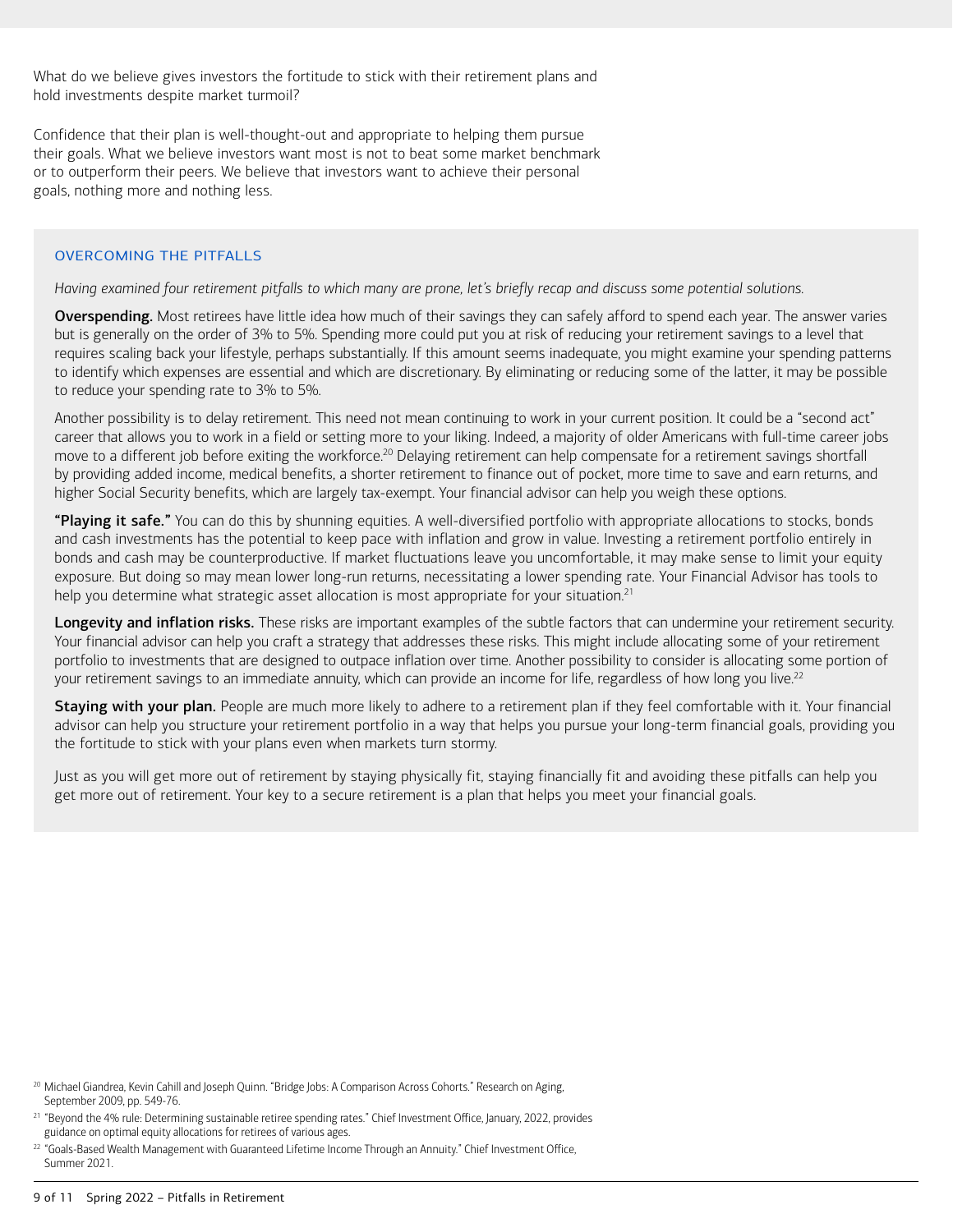| <b>Recent Publications from the Chief Investment Office</b> |      |                                                |                           |  |  |  |
|-------------------------------------------------------------|------|------------------------------------------------|---------------------------|--|--|--|
| Spring                                                      | 2022 | Pitfalls in Retirement                         | Suri/Vrdoljak             |  |  |  |
| Spring                                                      | 2022 | Tackling Retirement Risks                      | Suri/Vrdoljak             |  |  |  |
| Winter                                                      | 2022 | Target Date Asset Allocation Methodology       | Suri/Vrdoljak/Liu/Homescu |  |  |  |
| Winter                                                      | 2022 | Determining Sustainable Retiree Spending Rates | Suri/Vrdoljak/Liu/Homescu |  |  |  |
| Winter                                                      | 2022 | Women and Life-Defining Financial Decisions    | Vrdoljak                  |  |  |  |
| Summer                                                      | 2021 | <b>Claiming Social Security</b>                | Suri/Vrdoljak             |  |  |  |
| Summer                                                      | 2021 | A Path to Retirement Success                   | Suri/Vrdoljak             |  |  |  |